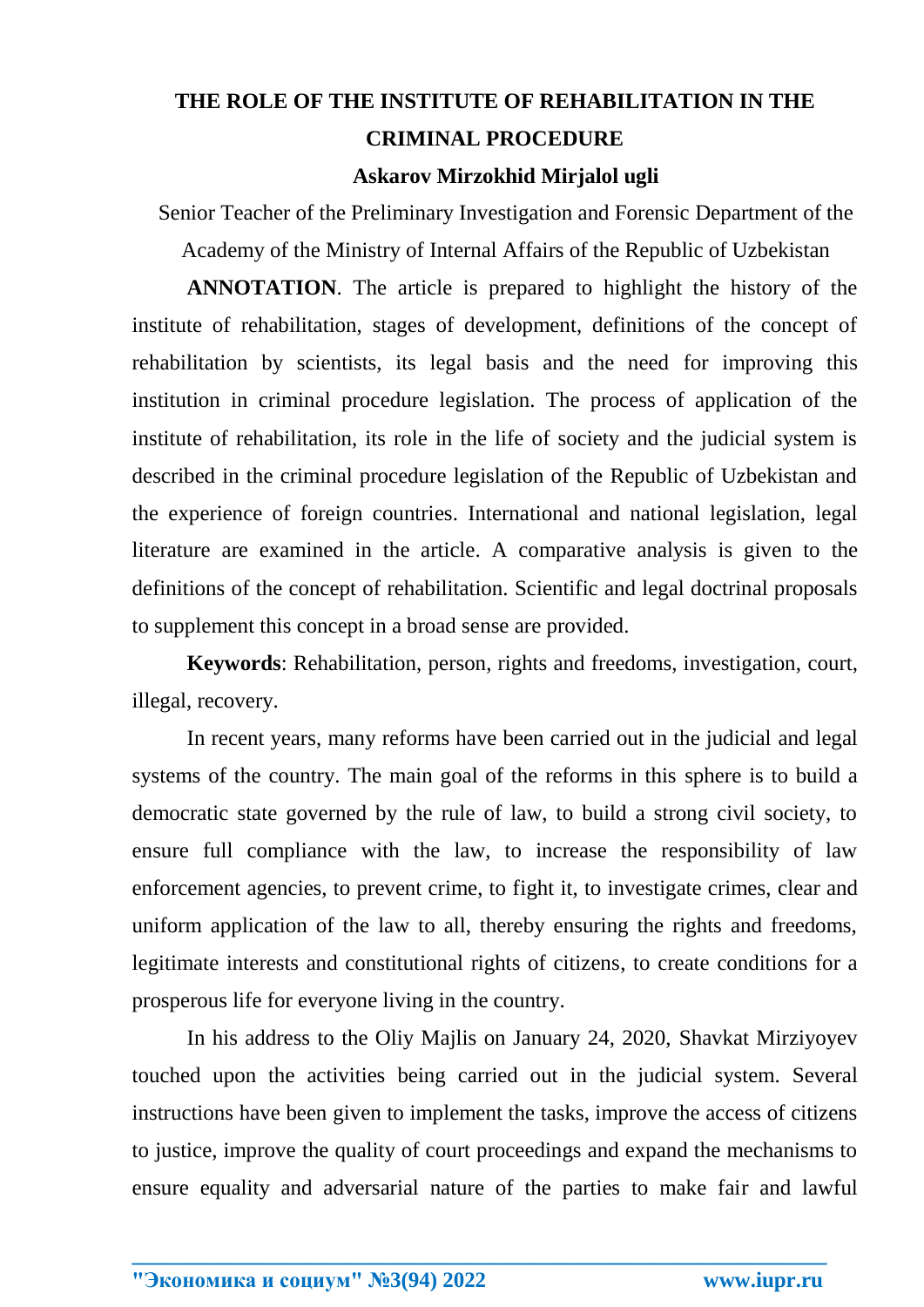judicial decisions. Several laws and other normative documents on their implementation were signed.

When it comes to the violated rights and freedoms, the trampled honor and dignity, the lost reputation, it is impossible not to dwell on the institution of rehabilitation. Because this institution serves to fully ensure the rights and freedoms of citizens in practice, to recover from the state all kinds of damage caused by illegal actions, to fully restore the previous status of the individual.

The concept of "rehabilitation" has become an integral part of the judicial system and social life. This concept was first used in the normative legal acts aimed at perpetuating the memory of the victims of the repressions of 1930-1940 and restoring their honor and dignity<sup>1</sup>.

This concept is reflected in the legal documents dedicated to the restoration of the legal and moral status of peoples and individual citizens who were forcibly relocated to remote areas of the former USSR. At present, the Plenum, the Presidium and the Judicial Board for Criminal Cases of the Supreme Court of the Republic of Uzbekistan define the concepts of "rehabilitated person", "basics of rehabilitation", "to be rehabilitated" in their decisions, verdicts and rulings.

As for the essence of the concept of "rehabilitation", as this concept is not clearly defined in the current legislation, the legal literature has not yet formed a single concept for this term. In the National Encyclopedia of Uzbekistan, "rehabilitation" (lat. rehabilitatio – restoration) is defined by law enforcement agencies as the restoration<sup>2</sup> of the honor and dignity of a person who is unreasonably suspected or accused of committing a crime, while in some legal literature it is described as restoration.<sup>3</sup>

**\_\_\_\_\_\_\_\_\_\_\_\_\_\_\_\_\_\_\_\_\_\_\_\_\_\_\_\_\_\_\_\_\_\_\_\_\_\_\_\_\_\_\_\_\_\_\_\_\_\_\_\_\_\_\_\_\_\_\_\_\_\_\_\_**

**"Экономика и социум" №3(94) 2022 www.iupr.ru**

1

<sup>&</sup>lt;sup>1</sup> Repressive policy of the Soviet state in Uzbekistan: causes of origin and tragic consequences. A collection of scientific articles. Tashkent, - 2012. - P. 86.

<sup>2</sup> National Encyclopedia of Uzbekistan. V.6. Editorial Board: A. Abduvokhitov, A. Azizkhojayev, M. Aminov, T. Daminov and others.  $-$  T., 2004 - 704 p.

<sup>&</sup>lt;sup>3</sup> Criminal Procedure: General Part. Study guide in 2 parts. Part II / Compiled by U.A. Tukhtasheva.  $-$  T., 2007.  $-$ 513 p.; Orlova M.V. Institute for Rehabilitation in Criminal Procedure: Abstract. dis ... cand. jurid. sciences. – Moscow, 2006. – 27 p.; P.P. Rukavishnikov. Towards the concept of rehabilitation in the criminal process of Russia // Bulletin of the Saint Petersburg University of the Ministry of Internal Affairs. – 2006. – No. 3. – P.231.; A.A. Orlova. On the issue of the concept of rehabilitation in the Russian criminal process // Modern law. – 2008. – No. 5.  $- P.81-82.$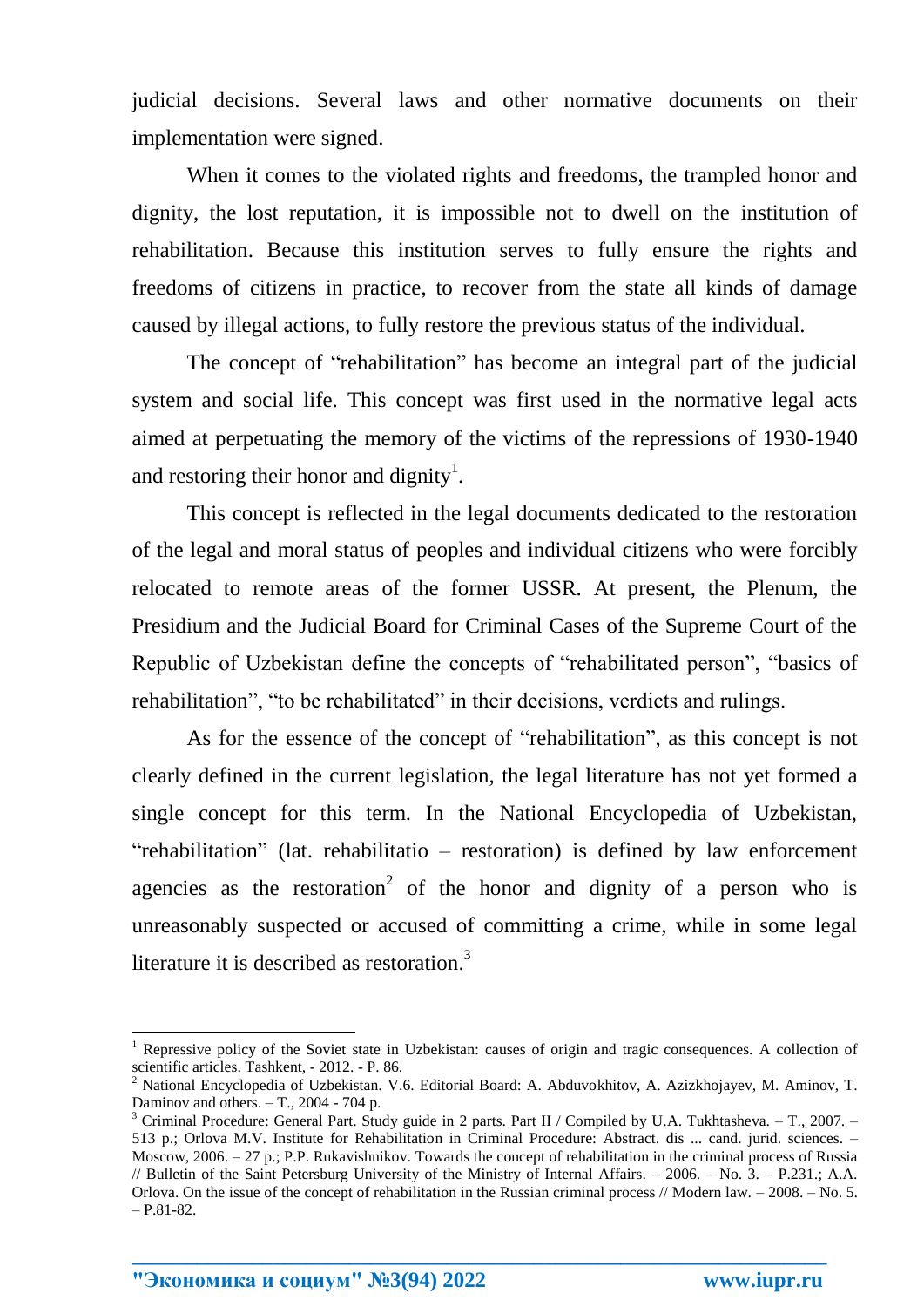The Uzbek explanatory dictionary defines the word "rehabilitation" as "the restoration of the clean name, honor and dignity of a person unreasonably suspected or accused of a crime by law enforcement agencies".<sup>4</sup>

It is noteworthy that this concept is interpreted differently in foreign law. In particular, Article 5, paragraph 34 of the Criminal Procedure Code of the Russian Federation states that "rehabilitation – the procedure for the reinstatement of the person, who has been unlawfully or groundlessly subjected to the criminal prosecution, in his rights and freedoms, and for the compensation of the harm done to him"<sup>5</sup>.

According to the second part of paragraph 5 of the decision of the Plenum of the Supreme Court of the Republic of Uzbekistan of September 18, 2015, No. 13 "On judicial practice for the application of the legislation on termination and removal of convictions", "when a person is rehabilitated, the state recognizes that he or she was found guilty by mistake<sup>16</sup>. In our opinion, this definition does not fully cover the essence of rehabilitation. The reason is that after the rehabilitation of the person, all types of violated rights will be restored, as well as the scope of future actions related to the restoration of his rights should be indicated and this should be clearly and fully reflected in the given definition.

According to U.A. Tukhtasheva, "rehabilitation" is the restoration of an innocent person's rights violated as a result of unlawful criminal prosecution, imprisonment and other restrictions and elimination of all factors that hinder future activities"<sup>7</sup>. However, we cannot agree to the definition given in terms of its comprehensive coverage of the concept of rehabilitation. We know that a person is rehabilitated not only during the trial, but also during the pre-trial investigation and investigative actions, which is also reflected in our legislation. The above

**\_\_\_\_\_\_\_\_\_\_\_\_\_\_\_\_\_\_\_\_\_\_\_\_\_\_\_\_\_\_\_\_\_\_\_\_\_\_\_\_\_\_\_\_\_\_\_\_\_\_\_\_\_\_\_\_\_\_\_\_\_\_\_\_**

 $\overline{a}$ 

<sup>4</sup> Explanatory dictionary of the Uzbek language. – Tashkent: National Encyclopedia of Uzbekistan State Scientific Publishing House, – P. 364.

<sup>5</sup> Criminal Procedure Code of the Russian Federation. // URL:http://www.consultant.ru/

<sup>&</sup>lt;sup>6</sup> Paragraph 16 of the Resolution of the Plenum of the Supreme Court of the Republic of Uzbekistan of October 11, 2017, No. 35 "On judicial practice in cases of fraud". // URL: http://www.lex.uz.

<sup>7</sup> Tukhtasheva U.A. Criminal Procedure: General Part. Study guide in 2 parts. Part II / Author-compiler – T., 2007. – 513 p.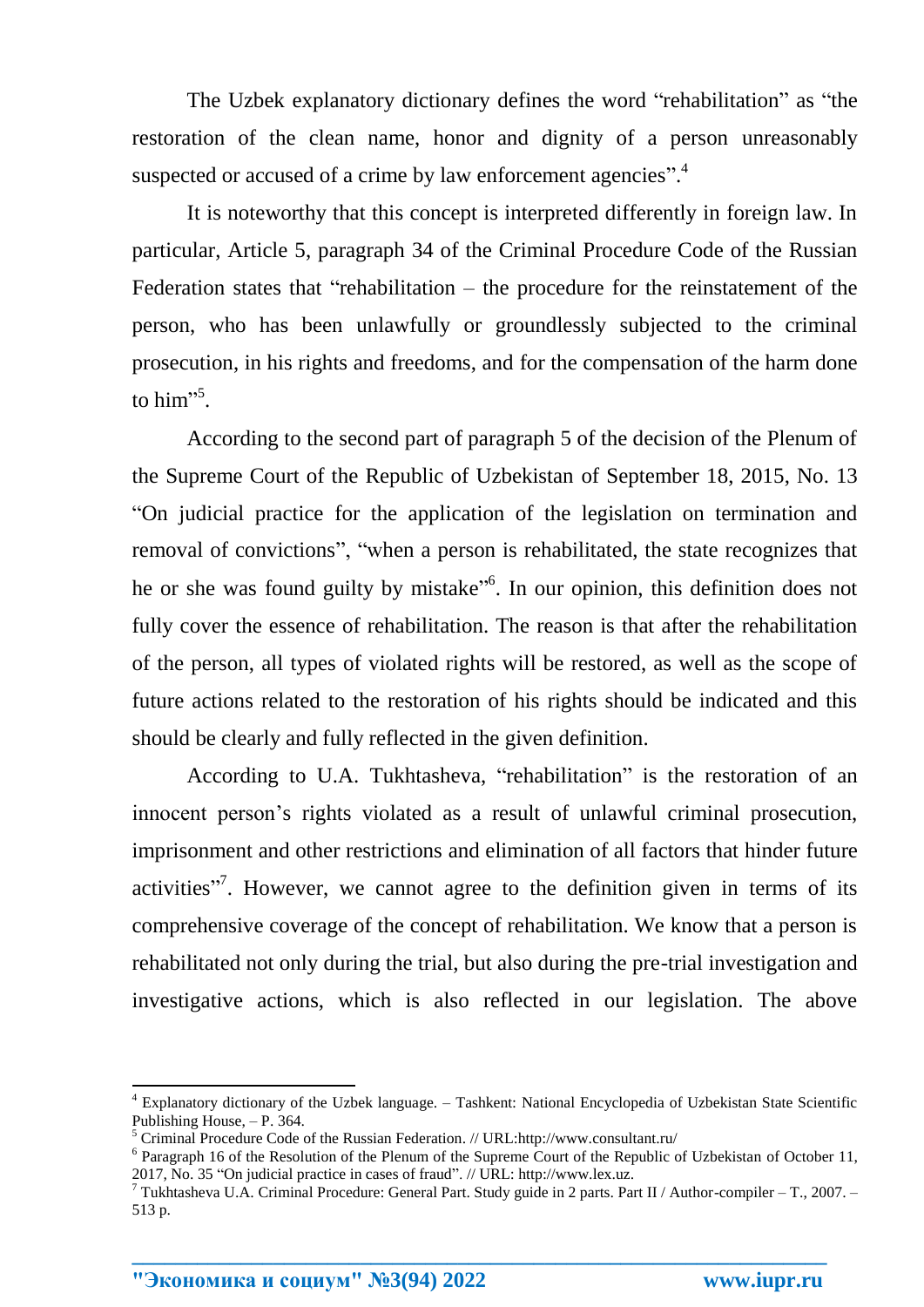definition implies that rehabilitation can be applied only in cases involving the prosecution of a person, the imposition of a penalty on him.

Commenting on the concept, N.E. Shalumova noted that "procedural and organizational activities aimed at restoration of violated rights and freedoms of persons involved in criminal proceedings of law enforcement and judicial bodies based on the application of a person without grounds or in violation of the law and compensating for property and moral damage caused to them, using the guarantees provided by law". Of course, the above definition highlights one or another aspect of the basics of rehabilitation. However, in this definition, the consideration of the issue of rehabilitation of a person whose rights have been violated by a competent official depends not on his obligation but his will, and it seems that his application can be considered only if the person applies for restoration of the violated rights. But we must not forget that an authorized person is obliged to apply it when there are sufficient grounds for rehabilitation against all persons whose rights have been violated as a result of any decision taken illegally.

In turn, B.B. Murodov defined the concept of rehabilitation based on the requirements of Criminal Procedure Law as follows "Rehabilitation is a procedural activity aimed at the acquittal of a suspect, accused, defendant and convict by a court acquittal in accordance with the procedure established by law or refusal to institute criminal proceedings against them under Article 83 of the Criminal Procedure Code or termination of the case, as well as illegal involvement in investigative actions, application of coercive procedural measures, prosecution and recovery of all types of damages caused by other illegal actions at the expense of the state and a complete restoration of the person's previous position"<sup>8</sup>. Indeed, rehabilitation can be applied not only to persons found guilty by a court verdict, but also to suspects and defendants in a case with a decision to refuse to initiate or terminate a criminal case. This definition is about the convict. We know that a convicted person is a person who has been found guilty by a court and sentenced.

**\_\_\_\_\_\_\_\_\_\_\_\_\_\_\_\_\_\_\_\_\_\_\_\_\_\_\_\_\_\_\_\_\_\_\_\_\_\_\_\_\_\_\_\_\_\_\_\_\_\_\_\_\_\_\_\_\_\_\_\_\_\_\_\_**

**"Экономика и социум" №3(94) 2022 www.iupr.ru**

**.** 

<sup>&</sup>lt;sup>8</sup> Murodov B.B. Improving the institute of termination of criminal proceedings: Diss. ... doctor of juridical science. – Tashkent: Academy of the Ministry of Internal Affairs, 2018 – 83 p.